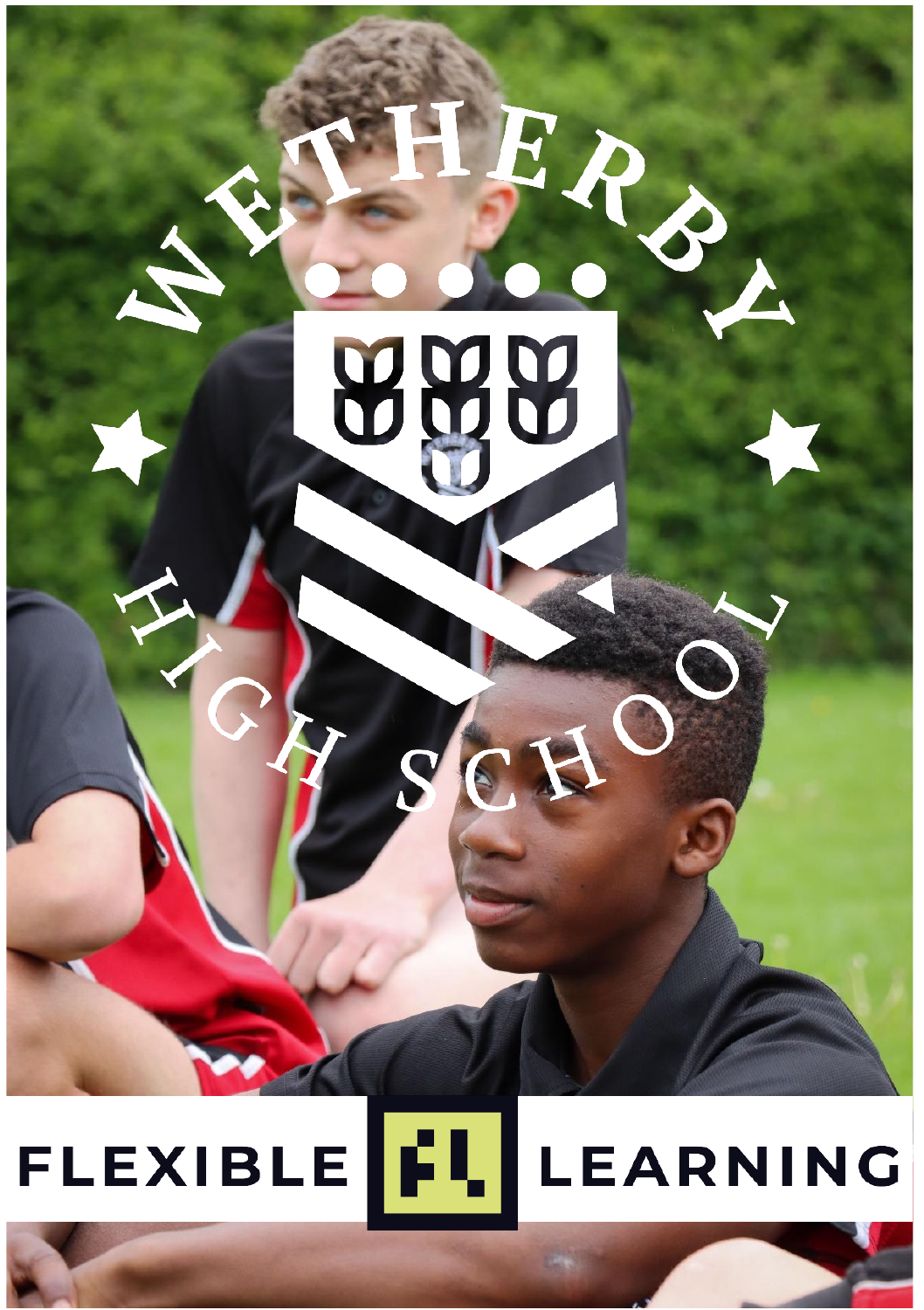## MOND AY

| <b>CLUB</b>           | <b>LOCATION</b>      | <b>TIME</b>  | <b>YEAR</b> | <b>STAFF</b> |
|-----------------------|----------------------|--------------|-------------|--------------|
| <b>Mindfulness</b>    | <b>BG2 &amp; BF2</b> | <b>Break</b> | Y7, Y8 & Y9 | CHI/CBO      |
|                       |                      |              |             |              |
| Y11 Foundation Maths  | AT <sub>2</sub>      | Lunch        | Y11         | <b>CSM</b>   |
| Film Club             | MF <sub>1</sub>      | Lunch        | All Years   | <b>OJA</b>   |
|                       |                      |              |             |              |
| <b>Sports Leaders</b> | Sports               | After School | Y7, Y8 & Y9 | <b>JKE</b>   |
| $D$ of $E$            |                      | After School | Y11         | ADI          |

# TUESD AY

| <b>CLUB</b>             | <b>LOCATION</b>     | <b>TIME</b>  | <b>YEAR</b>      | <b>STAFF</b>    |
|-------------------------|---------------------|--------------|------------------|-----------------|
| Film Club               | MF <sub>1</sub>     | Lunch        | All Years        | <b>OJA</b>      |
| <b>String Ensemble</b>  | Music               | Lunch        | All Years        | <b>SDE</b>      |
| Games Club              | BT <sub>1</sub>     | Lunch        | Y7 & Y8          | EBO             |
| Tempo Radio             | <b>Tempo Office</b> | Lunch        | Y7, Y8 & Y10     | <b>MSH</b>      |
| Games Club              | BT <sub>1</sub>     | Lunch        | All Years        | BT <sub>1</sub> |
| <b>Volleyball Club</b>  | Sports Hall         | Lunch        | Y7, Y8 & Y9      | <b>JCL</b>      |
|                         |                     |              |                  |                 |
| <b>School Musical</b>   | Main Hall           | After School | All Years        | <b>RCO</b>      |
| Football                | Field               | After School | Y9 & Y10         | <b>JKE</b>      |
| Rugby                   | Field               | After School | Y7, Y10 & Y11    | ASW/TOR         |
| Online Learning<br>Club | DT <sub>2</sub>     | After School | All Years        | <b>TEV</b>      |
| Art Club                | DT7                 | After School | <b>Y9 to Y11</b> | SWI             |
| Trampolining            | Gym                 | After School | Y7               | ASW             |
| Girls Rugby             | Field               | After School | Y7, Y8, Y9 & Y10 | <b>TOR</b>      |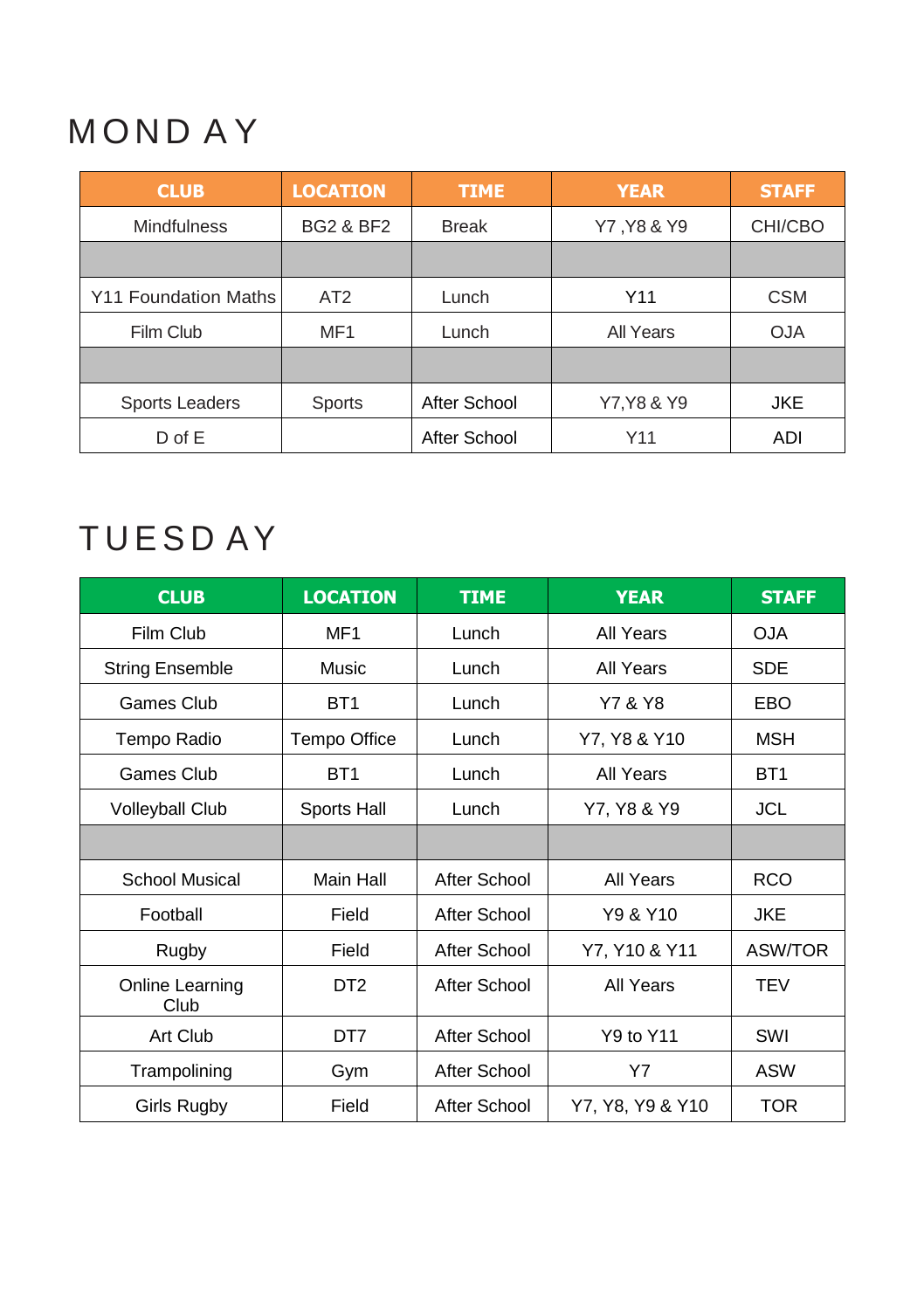

## WEDNESD AY

| <b>CLUB</b>             | <b>LOCATION</b> | <b>TIME</b>  | <b>YEAR</b>  | <b>STAFF</b>   |
|-------------------------|-----------------|--------------|--------------|----------------|
| Film Club               | MF <sub>1</sub> | Lunch        | All Years    | OJA.           |
| <b>Just Dance</b>       | AS <sub>2</sub> | Lunch        | All Years    | EAT/MLO        |
| <b>Wetherby Players</b> | Hall            | Lunch        | Y7 & Y8      | <b>HSW</b>     |
| Eco-committee           | BG1             | Lunch        | $Y7 - Y11$   | <b>JMO</b>     |
| Y11 Foundation Maths    | AT <sub>2</sub> | Lunch        | Y11          | <b>CSM</b>     |
|                         |                 |              |              |                |
| School Musical          | Main Hall       | After School | All Years    | <b>SDE</b>     |
| Food Club               | DT <sub>6</sub> | After School | Y7, Y8 & Y9  | <b>PCA</b>     |
| Hockey                  | Astro           | After School | All Years    | <b>JCL/MTI</b> |
| Trampolining            | Gym             | After School | Y8. Y9 & Y10 | ASW            |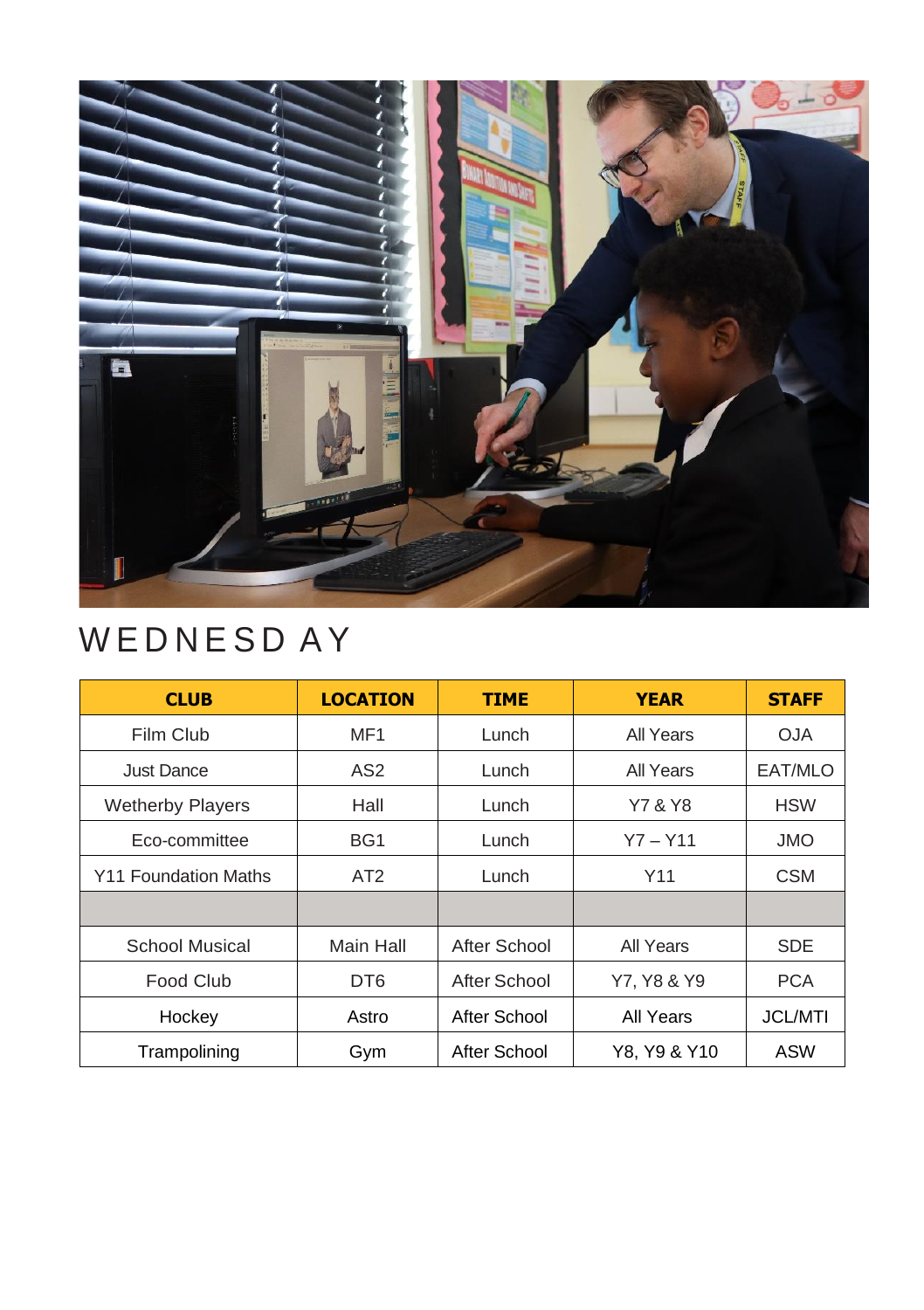# THURSD AY

| <b>CLUB</b>              | <b>LOCATION</b>     | <b>TIME</b>  | <b>YEAR</b>                       | <b>STAFF</b>   |
|--------------------------|---------------------|--------------|-----------------------------------|----------------|
| School Choir             | Music               | Lunch        | All Years                         | <b>SDE</b>     |
| <b>Technical Theatre</b> | Hall                | Lunch        | All Years                         | <b>HSW</b>     |
| Darts Club               | C Block             | Lunch        | Y <sub>10</sub> & Y <sub>11</sub> | OJA.           |
| Tempo Radio              | <b>Tempo Office</b> | Lunch        | Y7, Y8 & Y10                      | <b>MSH</b>     |
|                          |                     |              |                                   |                |
| <b>Badminton Club</b>    | Sports Hall         | After School | All Years                         | <b>JCL/SWO</b> |
| Rugby                    | Field               | After School | Y7 & Y8                           | <b>RBR</b>     |
| Football                 | Field/Astro         | After School | Y8                                | SST            |
| Girls Football           | Astro               | After School | Y7, Y8, Y9                        | <b>JM</b>      |
| Cam Nat<br>Intervention  | AT <sub>3</sub>     | After School | Year 10                           | <b>JKE/ASW</b> |

#### FRID AY

| <b>CLUB</b>   | <b>LOCATION</b> | <b>TIME</b>  | <b>YEAR</b>                       | <b>STAFF</b>   |
|---------------|-----------------|--------------|-----------------------------------|----------------|
| Rock Solid    | White Room      | <b>Break</b> | Υ7                                | KLA            |
|               |                 |              |                                   |                |
| Darts Club    | C Block         | Lunch        | Y <sub>10</sub> & Y <sub>11</sub> | <b>OJA</b>     |
| Knit & Natter | S <sub>4</sub>  | Lunch        | All Years                         | <b>ACO/KRE</b> |
| Tempo Radio   | Tempo Office    | Lunch        | Y7, Y8 & Y10                      | <b>MSH</b>     |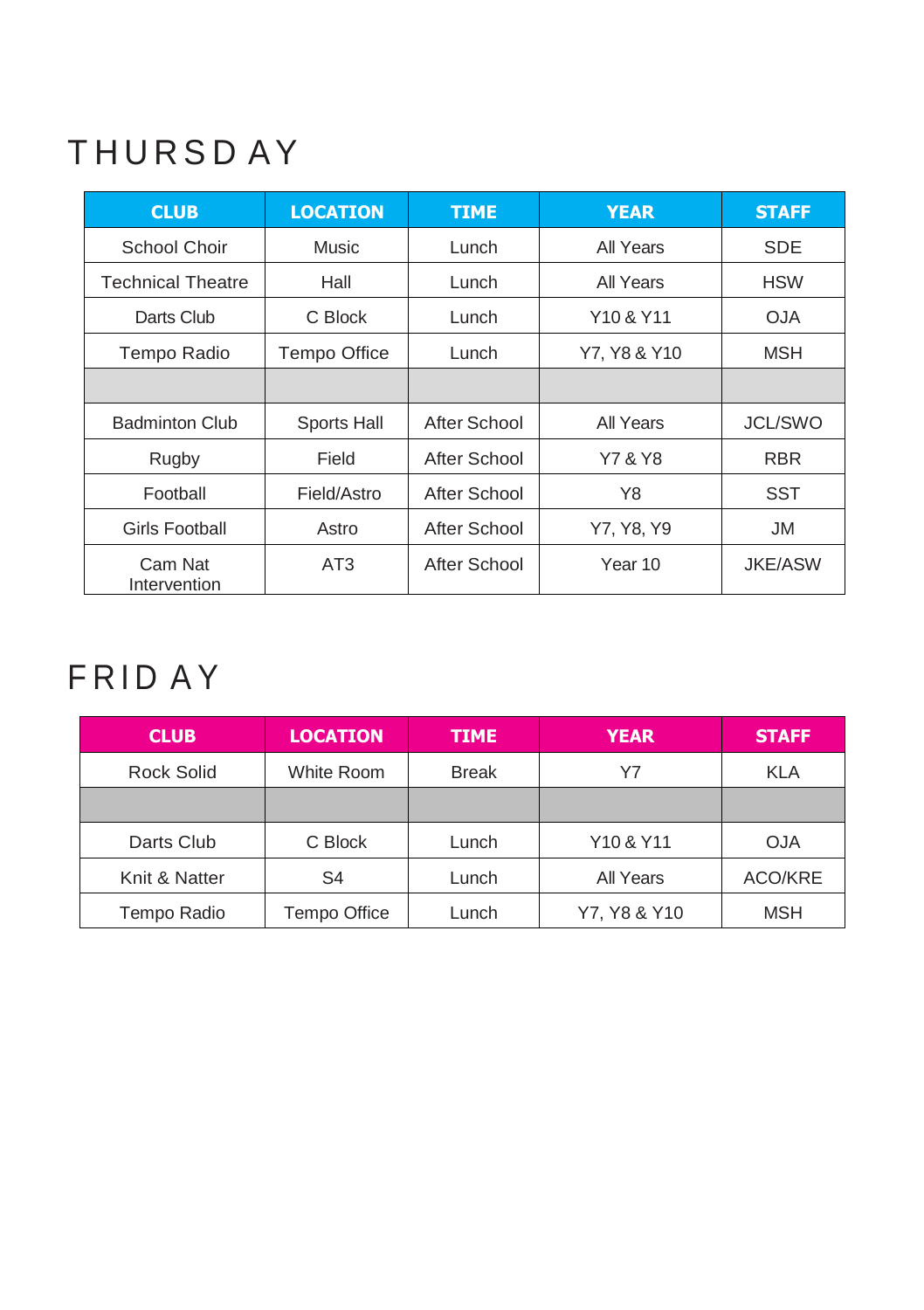#### MY PLANNER / FLEXIBLE LEARNING / 2021/2022

| <b>TUESDAY</b> | <b>WEDNESDAY</b> | <b>THURSDAY</b> | <b>FRIDAY</b> |
|----------------|------------------|-----------------|---------------|
|                |                  |                 |               |
|                |                  |                 |               |
|                |                  |                 |               |
|                |                  |                 |               |
|                |                  |                 |               |
|                |                  |                 |               |
|                |                  |                 |               |
|                |                  |                 |               |
|                |                  |                 |               |
|                |                  |                 |               |
|                |                  |                 |               |
|                |                  |                 |               |
|                |                  |                 |               |
|                |                  |                 |               |
|                |                  |                 |               |